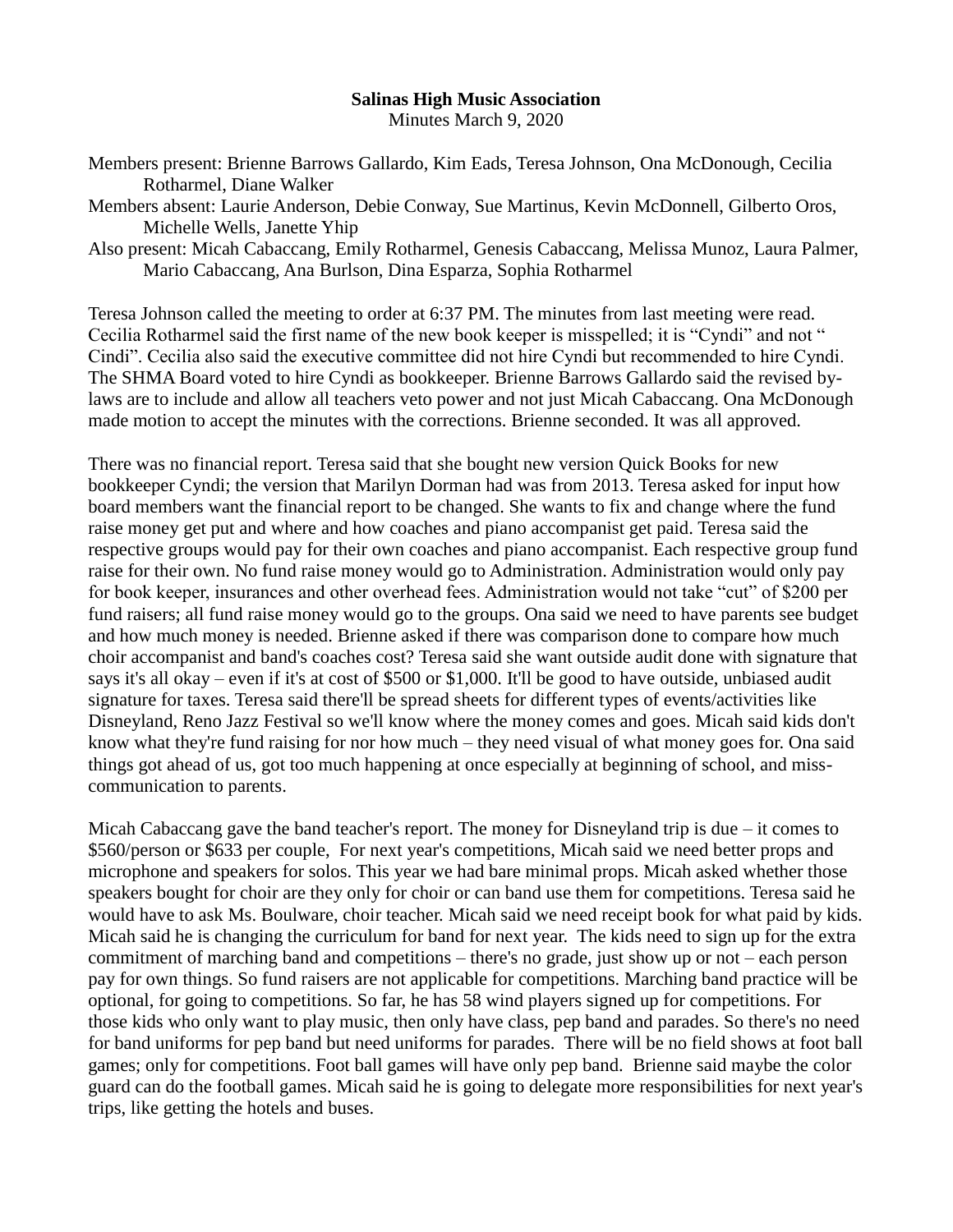Cecilia gave choir report. There is invoice for choir's hotel coming. March 21 and 22, 2020 Aria and Be Canto choirs are performing in Pacific Grove. It costs \$25 to go in.

No report from Jeff Lind, color guard coach.

Teresa gave Scrip report. Scrip is moving along. It's easy way to fund raise. The plastic cards are ordered and shipped once a month.

Social media report by Cecilia. There are two Facebook pages, one for SHMA and one for other music and kids. When you click on it, sometimes one shows up, sometimes none and other times both show up. Genesis Cabaccang is the adult overseeing YouTube postings. She and Tristan (student) need to get together so he can show her stuff before posting.

"Swing, Swing ,Swing" is the spring concerts fund raisers on March 12 and 14. Volunteers are needed. The front table will have the credit card swipers for the phones. Teresa will be at front table to sell tickets and also can use credit card swiper to buy raffle tickets. Ona volunteered to help with credit card swiper on her phone. Volunteers are to show up at 5:45 PM to set up.

The Salinas Airshow is June 6 and 7, 2020 Saturday and Sunday. We need three adults each day and kids get community service hours.Teresa will go into classrooms beginning of May to sign up kids. They work in shifts and start about 7 AM. The gates open at 9 AM. Kids collect parking fees and make change at gate. SHMA would get \$2,000.

The Rodeo is July 16 -19, 2020. Set up starts Sunday July 12. Kids get community service hours. Kids bus tables in the President's or VIP tent; they do not serve alcohol or food. They work four hour block shifts. Adults are needed each day. We get \$3,500.

The check for the new band uniforms have been sent. Micah says new uniforms arrival date projected to be July 15 or 17.

SHMA board members are voted in at spring concerts for following school year. There are board vacancies from members going off the board when their child graduates. All parents of children enrolled in SHS music program are members of SHMA. Board members are parents of children in SHS music classes or community members with a note saying that they want to stay on board and voted in/on by board. The full board has 17 members. Teachers and coaches are not board members.

There is a fundraiser with Kohl's. Cecilia said a parent of a choir student works at Kohl's. Their employees give their own time on their breaks and make cards to be distributed to people in hospitals and nursing care facilities. Our function is to get supplies for \$100 -200 so they can make the cards. We can get up to \$4,000. Cecilia is getting supplies.

SHMA gives \$200 music scholarship to each graduating senior who have been in a music performing class for four years. They also have to have GPA of 3.0, write an essay, perform in the seniors recital and get teacher's recommendation. Information and applications will be given to kids after Swing concerts, before end of month. Perhaps put information and application on Google Classroom. Deadline for completed application is April 24. The Seniors awards night is May 13 to announce winners. Tentative Seniors recital is May 20/

The next board meeting is supposed to be April 13 during spring break. School is closed. There are no